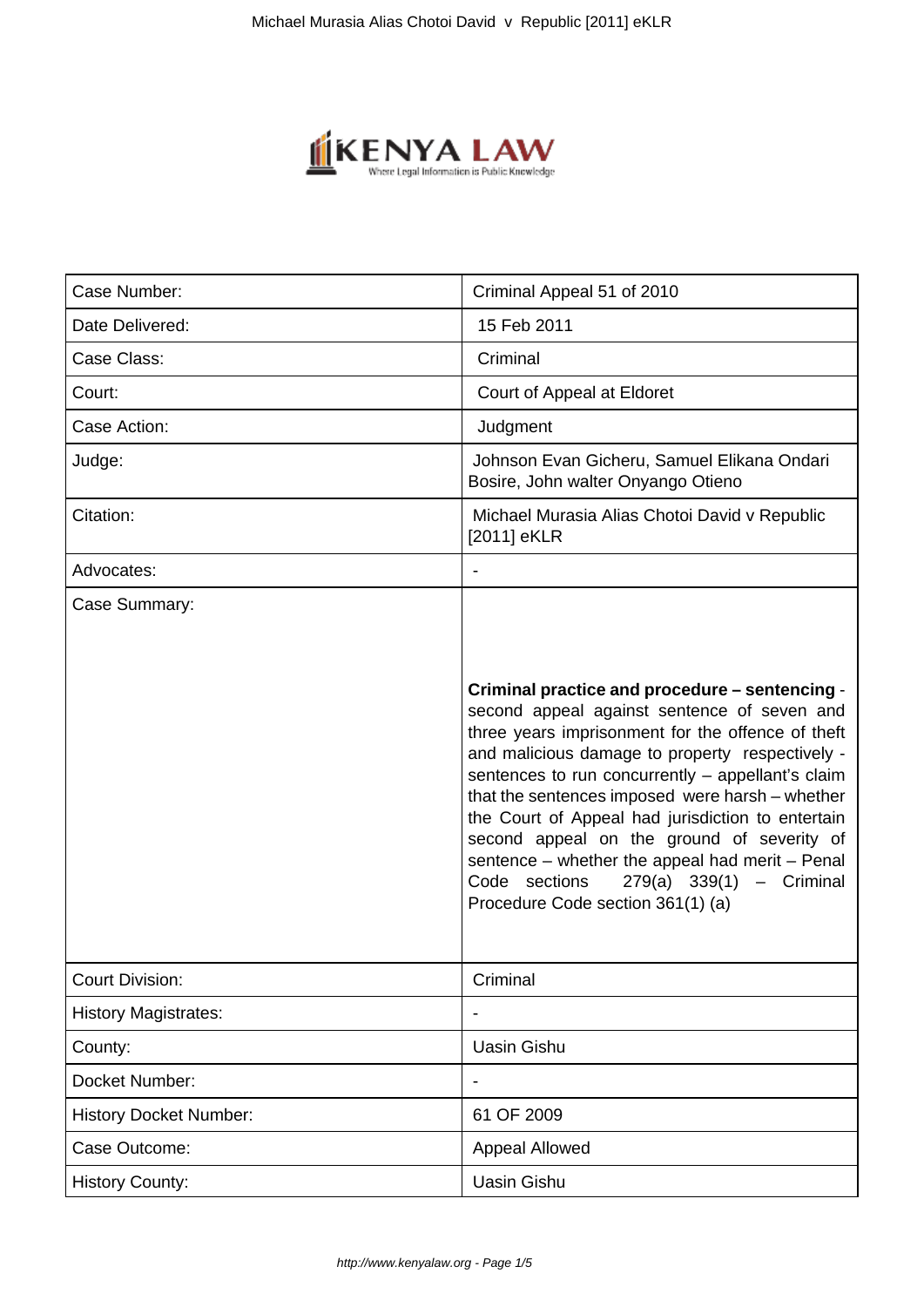| Representation By Advocates: |  |
|------------------------------|--|
| Advocates For:               |  |
| Advocates Against:           |  |
| Sum Awarded:                 |  |
|                              |  |

 The information contained in the above segment is not part of the judicial opinion delivered by the Court. The metadata has been prepared by Kenya Law as a guide in understanding the subject of the judicial opinion. Kenya Law makes no warranties as to the comprehensiveness or accuracy of the information.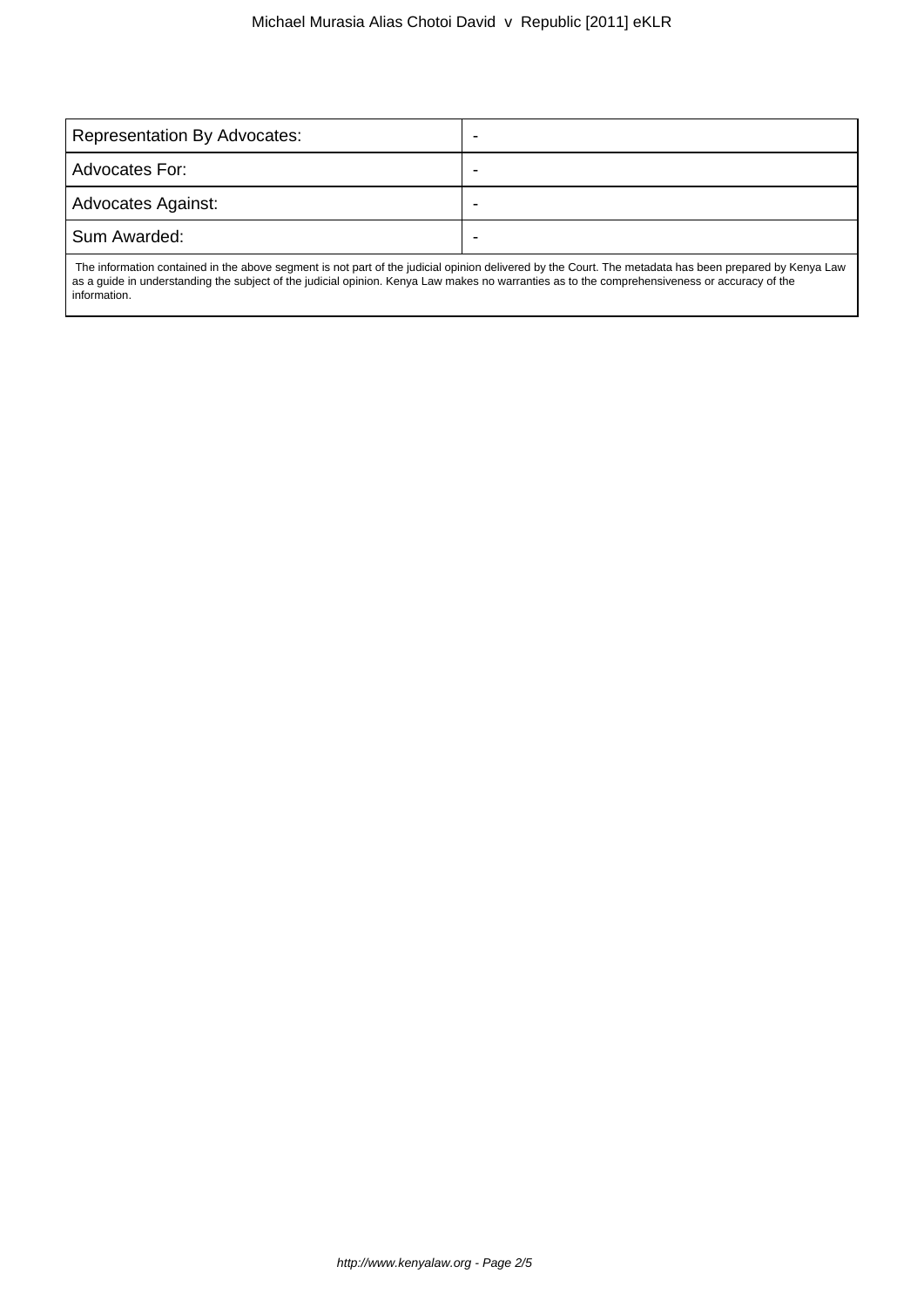## **IN THE COURT OF APPEAL**

## **AT ELDORET**

## **(CORAM: GICHERU, C.J., BOSIRE & ONYANGO OTIENO, JJ.A.)**

#### **CRIMINAL APPEAL NO. 51 OF 2010**

#### **BETWEEN**

#### **MICHAEL MURASIA ALIAS CHOTOI DAVID …………....APPELLANT**

**AND**

**REPUBLIC ……….…………………………………….......RESPONDENT**

**(Appeal from an order of summary rejection of the High Court of Kenya at Eldoret (Ombija, J.) dated 16th February, 2010**

**in**

**H.C.CR.A. NO. 61 OF 2009)**

**\*\*\*\*\*\*\*\*\*\*\*\*\***

## **JUDGMENT OF THE COURT**

The appellant **Michael Murasia alias David Chotoi**, whom we shall hereinafter refer to as the appellant, was charged with two counts before the Principal Magistrate's Court at Kapenguria, the first one being stealing from the person contrary to **section 279 (a)** of the Penal Code. The second count was one of malicious damage to property contrary to **section 339 (1)** of the same Code. He pleaded guilty to both counts, and he was thereafter sentenced to concurrent terms of 7 years and 3 years imprisonment respectively. His first appeal to the superior court was rejected summarily under **section 352 (2)** of the Criminal Procedure Code and hence this appeal. In this appeal the appellant's main complaint is that the sentences imposed upon him are too harsh and he prays that we reduce them. It was his submission that this Court should exercise its powers in his favour and consider reducing the sentences.

 Mr. Oluoch, Senior Principal Counsel opposes the appeal basing his submission on the provisions of **section 361 (1) (a)** of the Criminal Procedure Code. Under that section no second appeal against severity of sentence may properly be entertained by this Court. In his view therefore this Court lacks jurisdiction to hear this appeal.

 The appellant in reply submitted that it is his constitutional right to bring an appeal to this Court and in his view therefore the Court should exercise its powers and reduce the sentences against him.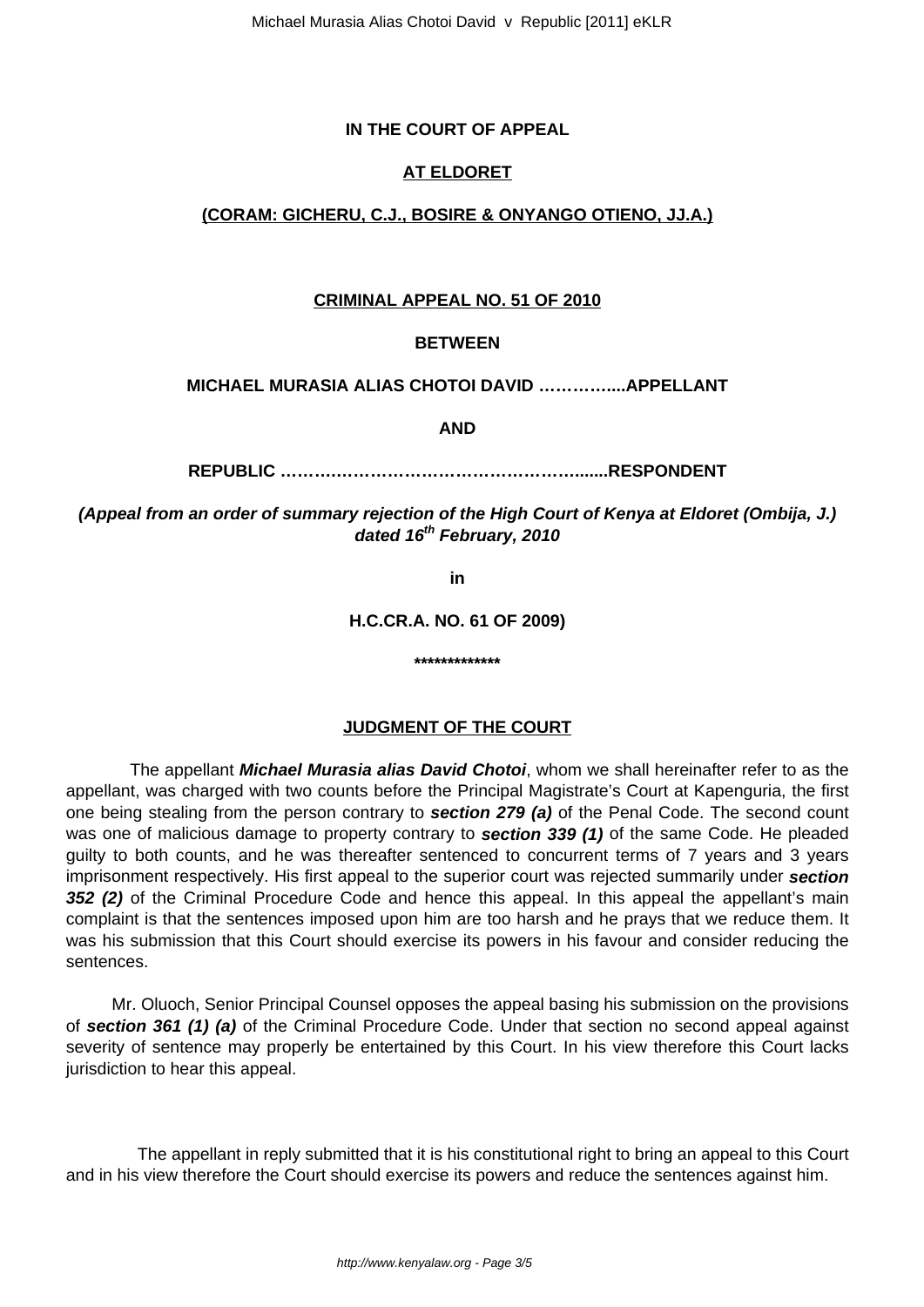We have carefully considered the appellant's appeal. The appellant is not challenging his conviction on the aforesaid two counts. His appeal both to the superior court and to this Court is confined to severity of sentence. Under **section 352 (2)** aforesaid the superior court had the power to summarily dismiss the appellant's appeal if the sentences meted out were within the law and did not appear to be manifestly excessive. The superior court having looked at the sentences which were meted against the appellant quite properly ruled that the appellant's appeal was without any proper basis and was frivolous. We find no basis for differing with that court. Besides this being a second appeal, we would not have jurisdiction to entertain it in view of the clear provisions of **section 361 (1) (a)** of the Criminal Procedure Code. That being our view of the matter, this appeal is clearly for dismissal.

 But the appellant has submitted that he should be allowed, to exercise his constitutional right of appealing to this Court. As the power of this Court is circumscribed by statute our hands are tied, and we cannot but dismiss the appellant's appeal for want of jurisdiction. It is so ordered.

**Dated and delivered at Eldoret this 15th day of February, 2011.**

**J. E. GICHERU**

**……………………….**

**CHIEF JUSTICE** 

**S.E.O. BOSIRE**

**………………………**

**JUDGE OF APPEAL**

## **J. W. ONYANGO OTIENO**

**……………………….**